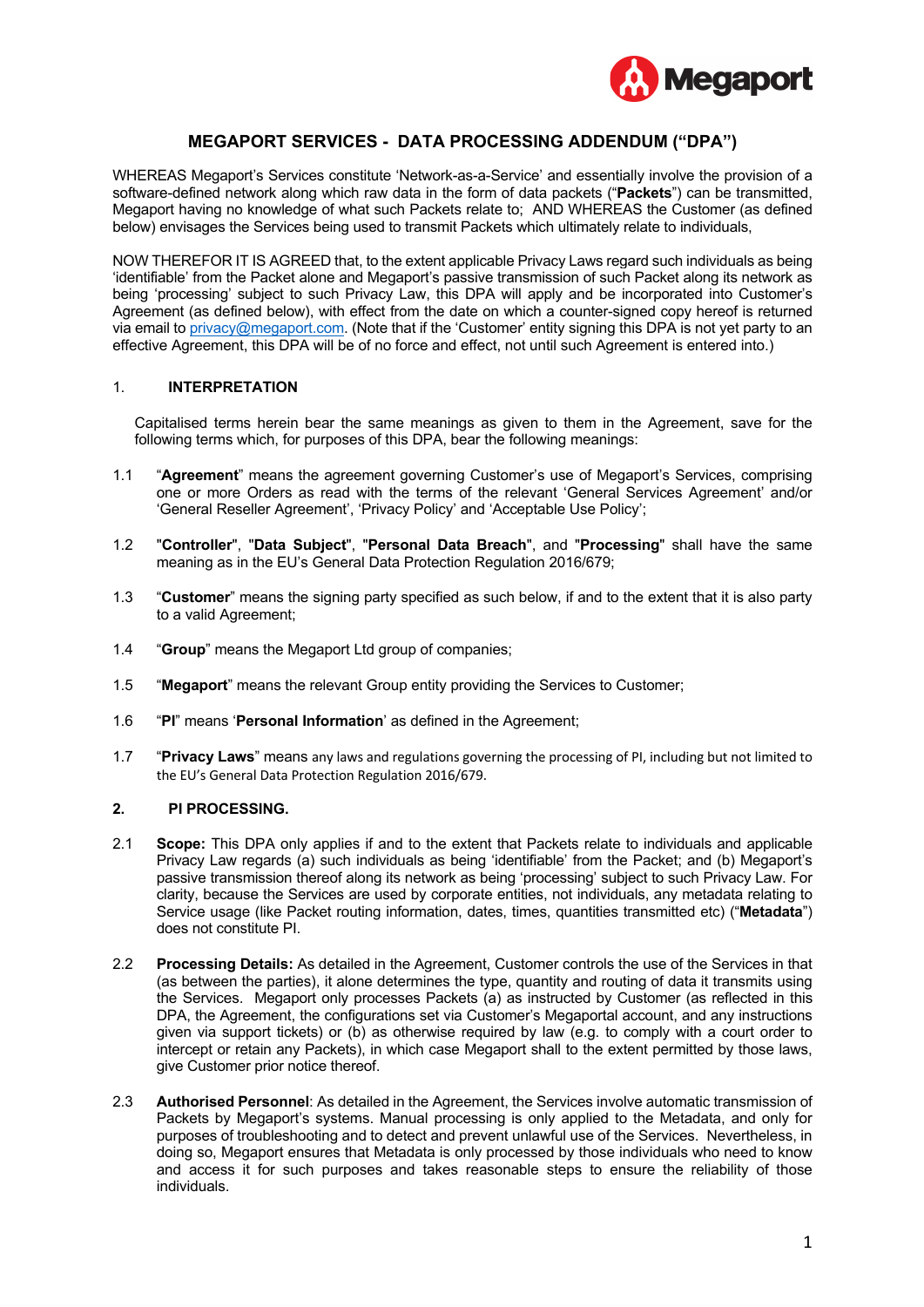

- 2.4 **Sub-processors**: The Services are performed by Megaport and its Affiliates only (who are all ultimately 100% owned by Megaport Ltd). Megaport (Services) Pty Ltd owns and operates the Megaportal, API and network automation code, whilst certain other Affiliates may employ the relevant network engineers and software developers. See www.megaport.com/legal/megaport-group-entitydetails for a list of all Affiliates and their details. Customer agrees to the use of Sub-processors provided they are bound to written contracts providing at least the same level of protection for PI as set out in this DPA. If Customer is not satisfied with any Sub-processor for any legitimate reason, it may terminate the relevant Service (unless the Service is still subject to an agreed fixed term in which case it may only terminate the Service if it has set out those reasons in a formal objection sent to privacy@megaport.com and Megaport has failed to adequately address its concerns within 30 days thereafter). Note that non-Group entities are only used as physical infrastructure suppliers or as 'remote hands' to physically install equipment in the data centres, neither of which involves any customer data processing.
- 2.5 **Cross-border transfers**: Enabling data transfer (potentially including across borders) is the essence of Megaport's Services and because (as between the parties) Customer alone controls the data types, origins, destinations and recipients, Customer alone is responsible for implementing any legally required appropriate safeguards for any PI it chooses to send to recipients in countries which the relevant Privacy Law regards as not having adequately protective PI-related laws.
- 2.6 **Security**: Megaport implements appropriate technical and organisational measures to secure its Services against the risk of unauthorised or accidental Packet processing or other similar risks, including measures specifically identified in the Agreement. This includes ensuring the confidentiality, integrity, availability, and resilience of its processing systems and services; restoring availability and access to Packets in a timely manner in the event of any incident; and regularly assessing the effectiveness of its security measures. Note specifically, however, that as Megaport does not encrypt the Packets (as doing so would leave the decryption keys under Megaport's control), as between the parties, **Customer is solely responsible for ensuring that the Packets are encrypted and none of Megaport, its Affiliates and officers will be liable whatsoever for any loss, harm, damages or third-party claims suffered by Customer or anyone else which arise from the Packets not having been properly encrypted.**
- 2.7 **Co-operation**: The Parties shall reasonably co-operate with each other to enable each other to discharge their Privacy Law obligations (including compulsory data protection impact assessments and data subject access requests), as may be applicable. It is noted however that due to the nature of the Services, Megaport does not retain any Packets to update, correct or grant access to in any event.
- 2.8 **Data Breach**: Without detracting from Megaport's notification and remediation obligations under the Agreement and relevant telecommunications laws, if Megaport becomes aware that a Packet-related incident also constitutes a Personal Data Breach, Megaport shall notify the Customer without undue delay and reasonably cooperate and assist Customer in its investigation, mitigation and remediation thereof, as well as with any reporting obligations Customer may have under Privacy Law.
- 2.9 **Return or Deletion**: In accordance with telecommunications laws, Packets are not retained by Megaport in any form for longer than needed to provide the Services, it being noted that the Services involve mere split-second Packet transmission, not storage. Consequently, at cessation of the Services, there will be no Packets under Megaport's possession to return or destroy. Nevertheless, Megaport may provide written certification of this if requested by the Customer within 30 days of Agreement termination.
- 2.10 **Audits:** Where this DPA applies and if requested by Customer: At Customer's cost and subject to the Agreement's confidentiality obligations, Megaport shall (a) make available to Customer such information as reasonably necessary to demonstrate its compliance with this DPA, and (b) allow audits/inspections by Customer in relation to processing of Packets covered by this DPA; PROVIDED in both instances, that Megaport is given reasonable notice thereof; that Megaport's costs associated with assisting are reimbursed by Customer; and that these requests do not unreasonably disrupt Megaport's business operations, including that they be limited to normal business hours (unless Customer substantiates an emergency basis) and no more than once a year (unless Customer shows that relevant Privacy Law require otherwise).
- 2.11 **Liability**: As this DPA forms part of the Agreement, each party's liability under this DPA is still subject to the aggregate liability limitations and exclusions provided for under the Agreement, if any.